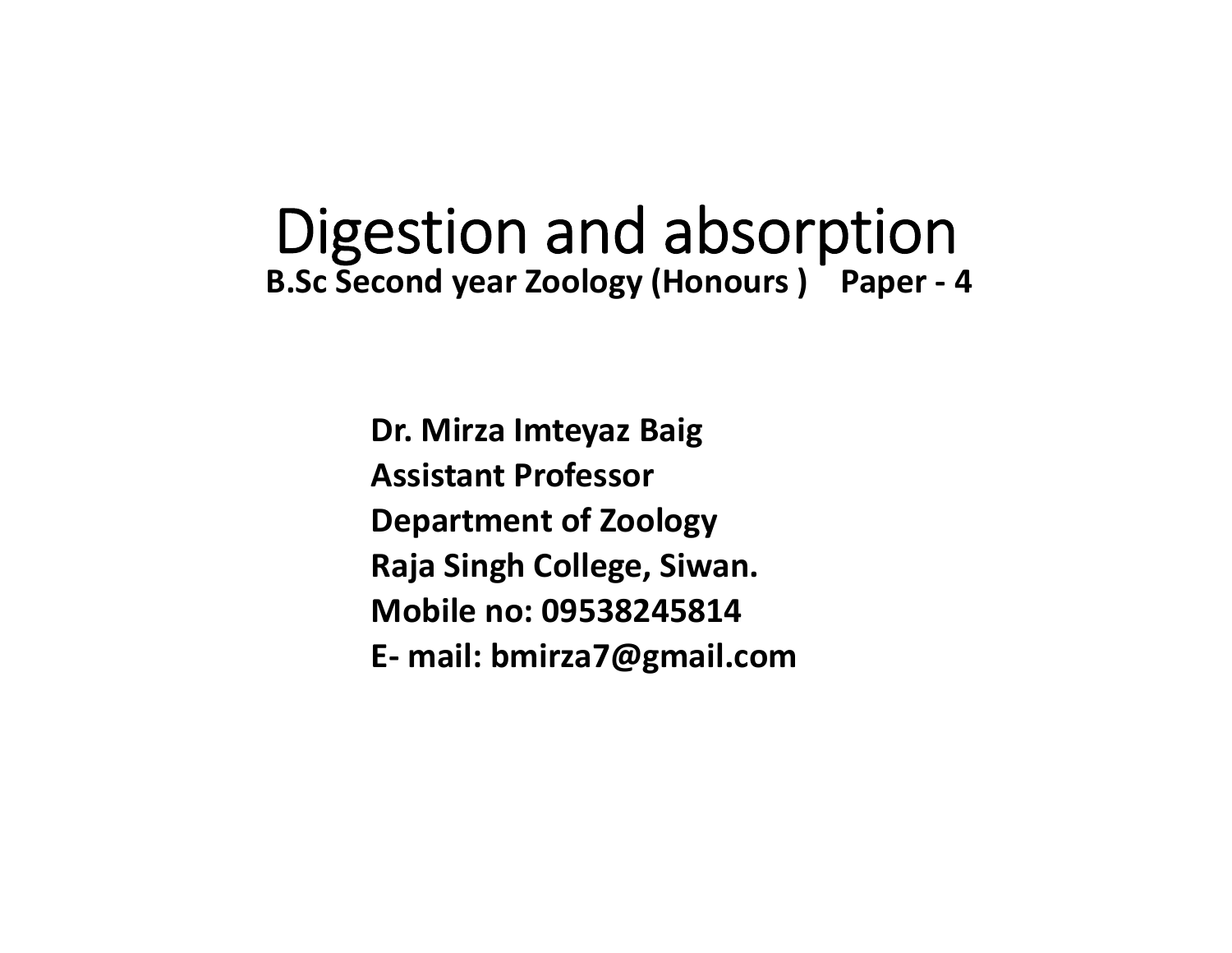### *Digestion*

- The organs of digestive system are located within <sup>a</sup> tube called the gastrointestinal (GI) tract.
- *Food:* It consists of organic macromolecules
- 1. Carbohydrates
- 2. Fats
- 3. Proteins
- $\triangleright$  These molecules are too big to cross plasma membranes.
- $\triangleright$  The purpose of digestion is to hydrolyze or break down by using specific enzyme these macromolecules to their subunit molecules.

Carbohydrates specific enzyme Monosaccharide Fats specific enzyme Contact Fatty acids & Glycerol Proteins <del>- specific enzyme</del> Amino acids

- $\triangleright$  The digested units can cross plasma membranes.
- $\triangleright$  Our food also contains water, salts, vitamins and minerals.
- $\triangleright$  It help the body to function normally. The nutrients made available by digestive processes. They are carried by the blood to our cells.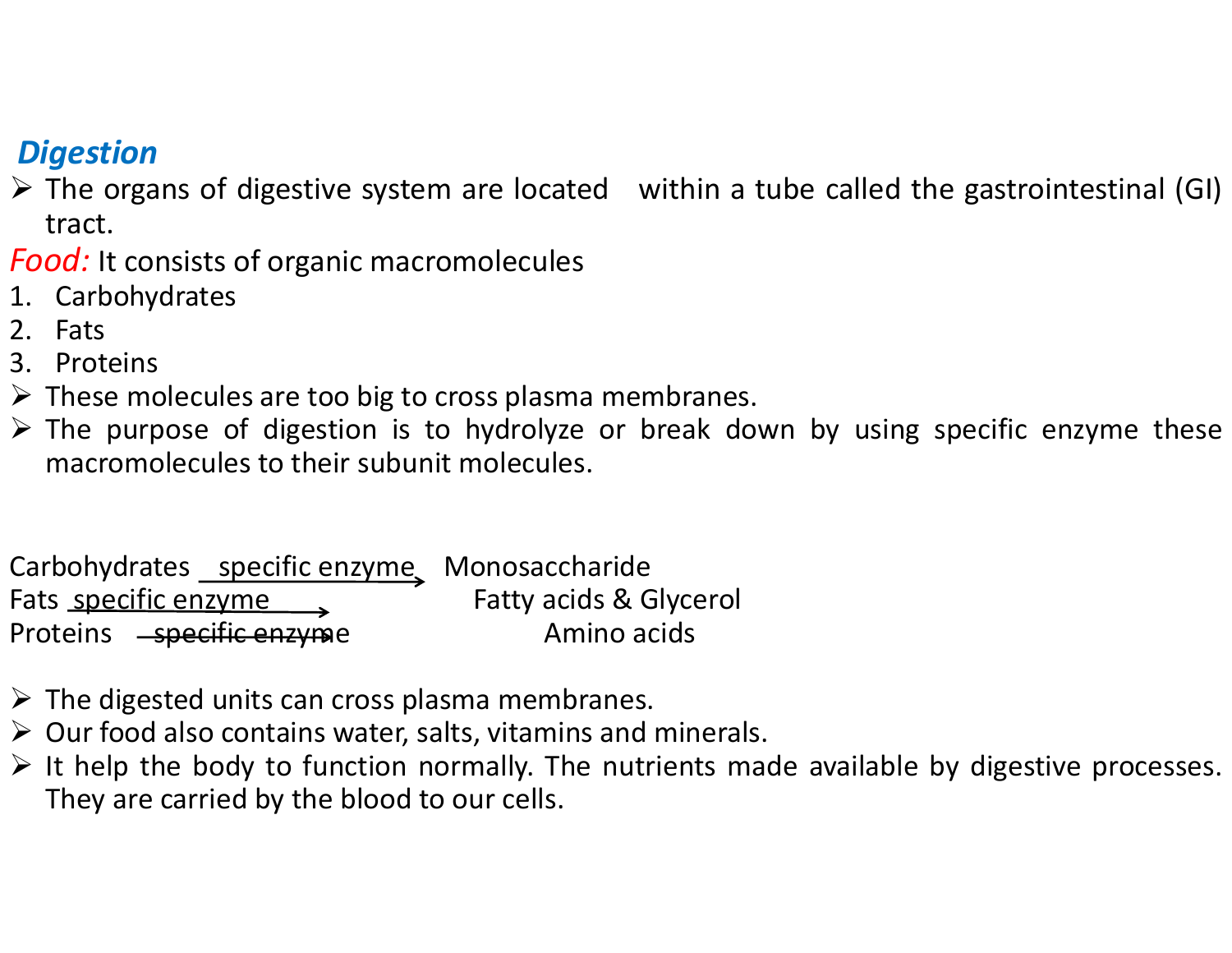$\triangleright$  Three pairs of salivary glands send secretions by way of ducts to the mouth.

- $\triangleright$  One pair of salivary glands lies at the side of the face immediately below and in front of the ears.
- $\triangleright$ The ducts of these salivary glands open on the inner surface of the cheek just above the second upper molar.
- $\triangleright$ This pair of glands swells when a person has the mumps, a viral disease.
- Another pair of salivary glands lies beneath the tongue, and still another pair lies beneath the floor of the oral cavity.
- $\triangleright$ The ducts from these salivary glands open under the tongue.

 $\triangleright$  Saliva is a solution of mucus and water.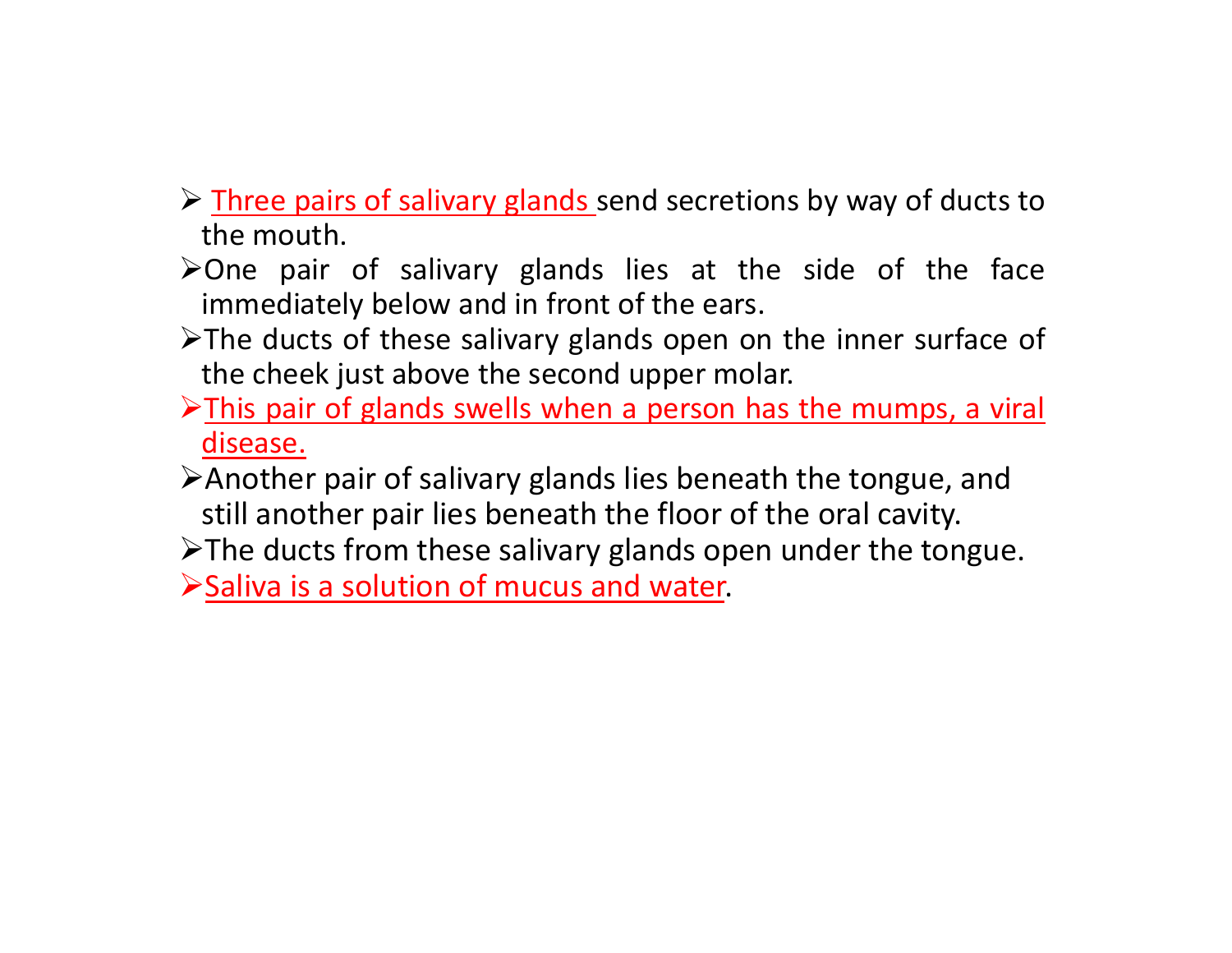• Saliva also contains salivary amylase, an enzyme that begins the chemical digestion of starch (carbohydrate), as well as bicarbonate and the antimicrobial compound called lysozyme.



- Mechanical digestion occurs when our teeth chew food into pieces convenient for **swallowing**.
- > During the first two years of life, the 20 smaller deciduous, or baby, teeth appear.
- > These are eventually replaced by 32 adult teeth.
- > The "wisdom teeth," the third pair of molars, sometimes fail to erupt.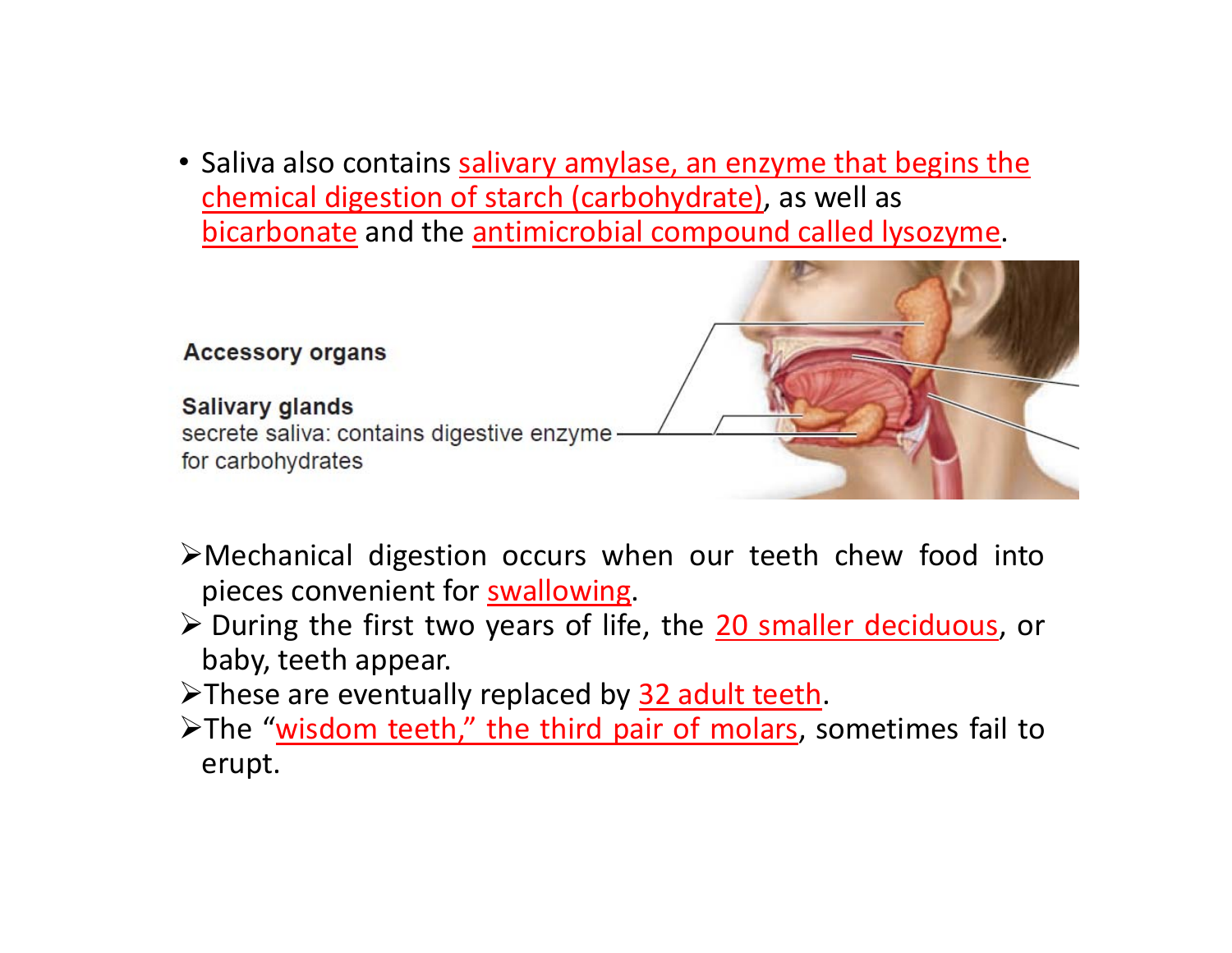### *The Pharynx and Esophagus*

- Both the mouth and the nasal passages lead to the **pharynx,** <sup>a</sup> hollow space at the back of the throat.
- $\triangleright$ In turn, the pharynx opens into both the food passage (esophagus) and air passage (trachea, or windpipe).
- >These two tubes are parallel to each other, with the trachea anterior to (in front of) the esophagus.

*Swallowing*

Swallowing has a voluntary phase; however, once food or drink is pushed back far enough into the pharynx, swallowing becomes <u>a</u> reflex action performed automatically or involuntarily.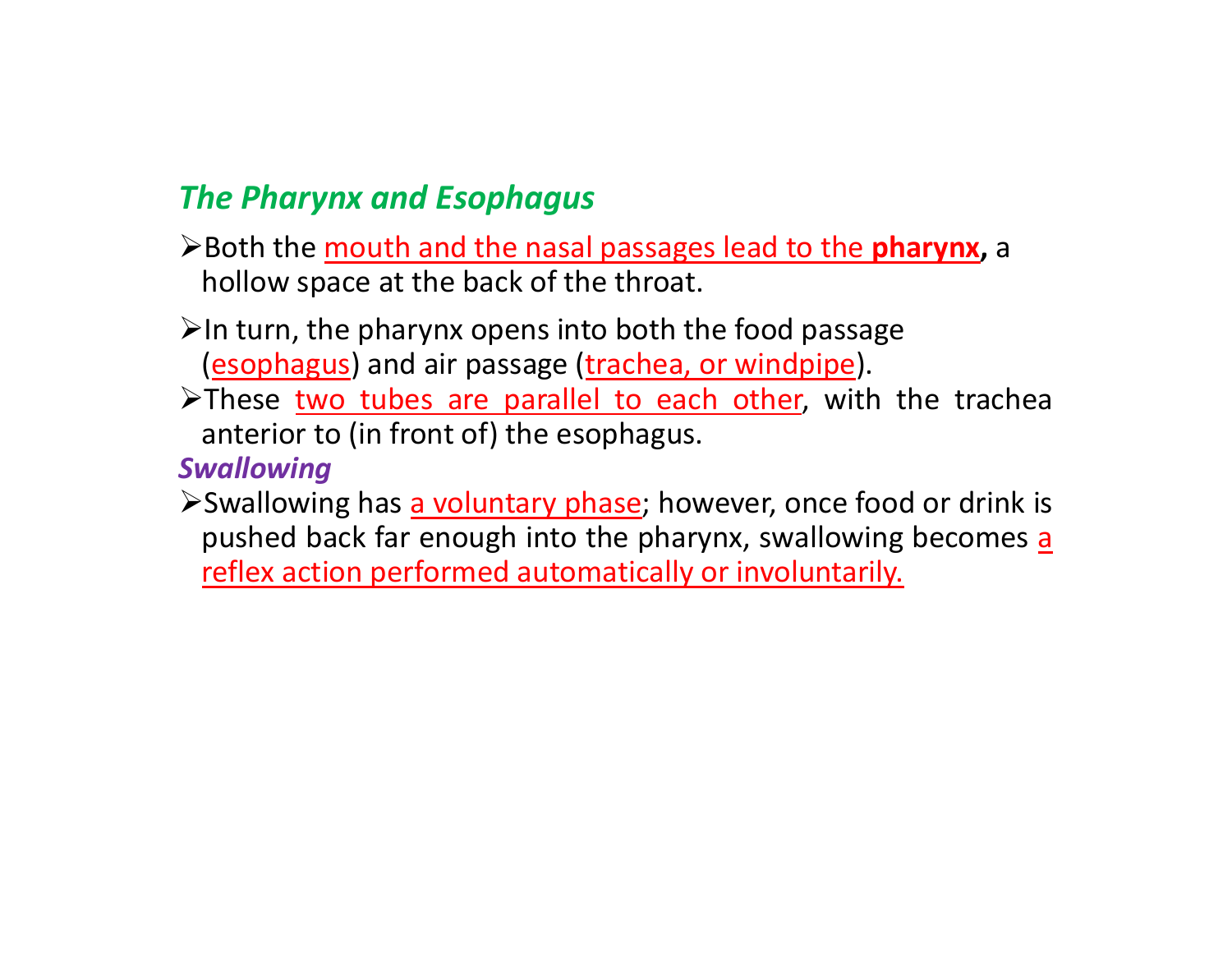- A constriction called the *lower gastroesophageal sphincter marks the* entrance of the esophagus to the stomach.
- $\triangleright$  The tubes close when the sphincters contract and they open when the sphincters relax.
- When food or saliva is swallowed, the sphincter relaxes for <sup>a</sup> moment to allow the food or saliva to enter the stomach.
- *The sphincter then contracts, preventing the* acidic stomach contents from backing up into the esophagus.

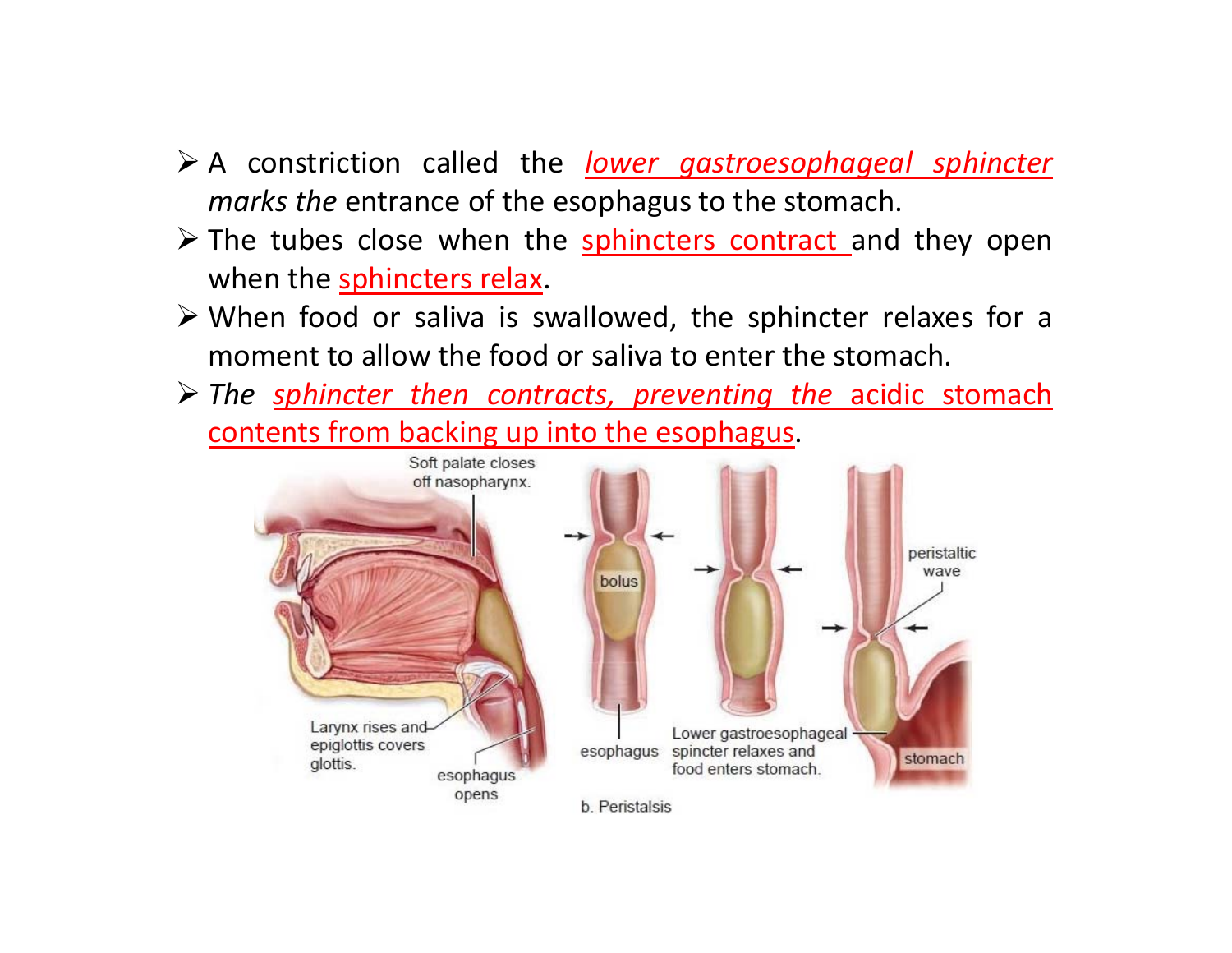## *The Stomach and Small Intestine*

- > The stomach and small intestine complete the digestion of food, which began in the mouth.
- > The stomach is a thick-walled, J-shaped organ that lies on the left side of the body beneath the diaphragm.
- > The stomach is continuous with the esophagus above and the duodenum of the small intestine below.
- The stomach stores food, initiates the digestion of protein, and controls the movement of food into the small intestine.
- > Nutrients are not absorbed by the stomach. However, it does absorb alcohol, because alcohol is fat soluble and can pass through membranes easily.
- $\triangleright$  The stomach wall has the usual four layers, but two of them are modified for particular functions.
- > The muscularis contains three layers of smooth muscle.
- *In addition* to the circular and longitudinal layers, the stomach also contains <sup>a</sup> layer of smooth muscle that runs obliquely to the other two.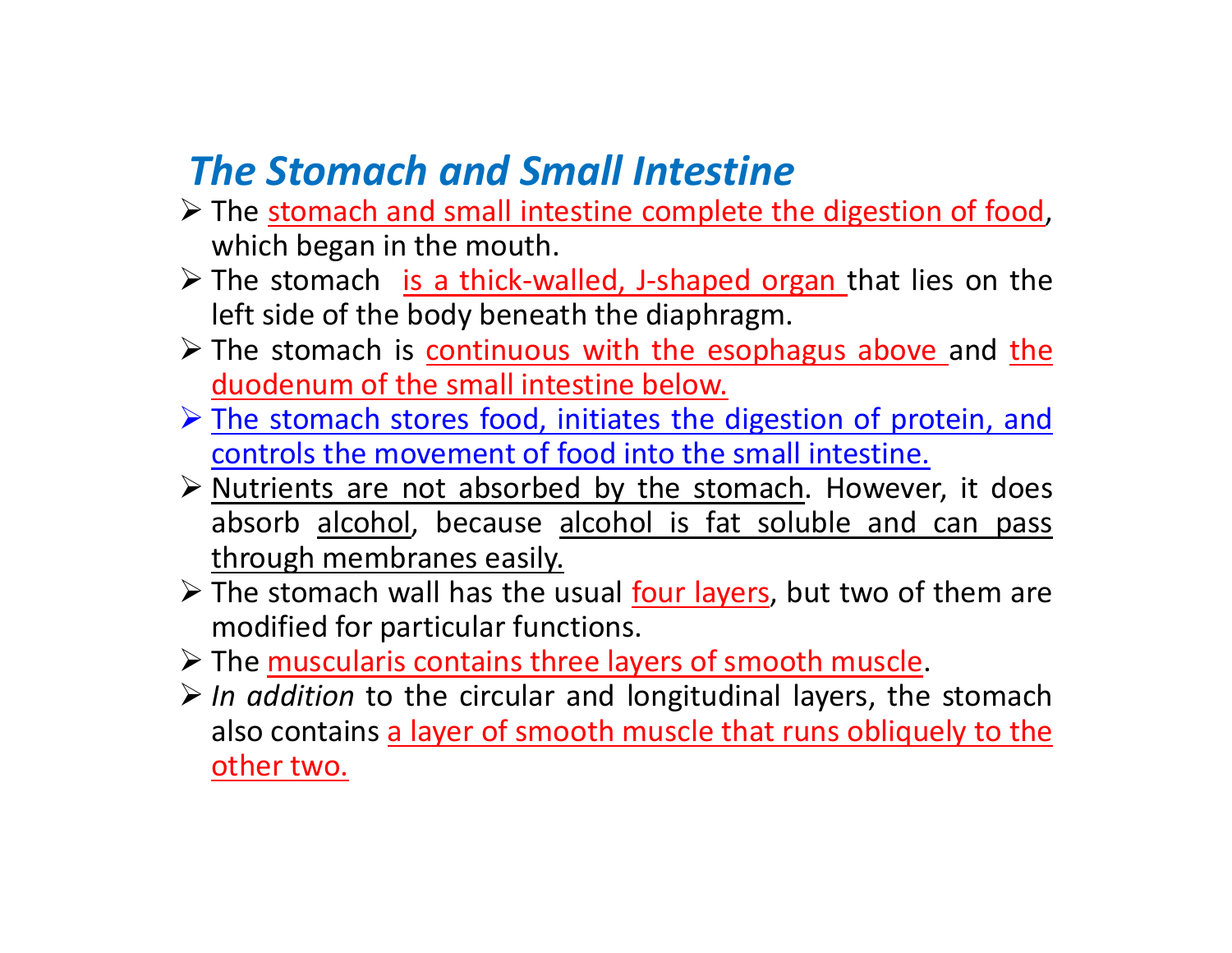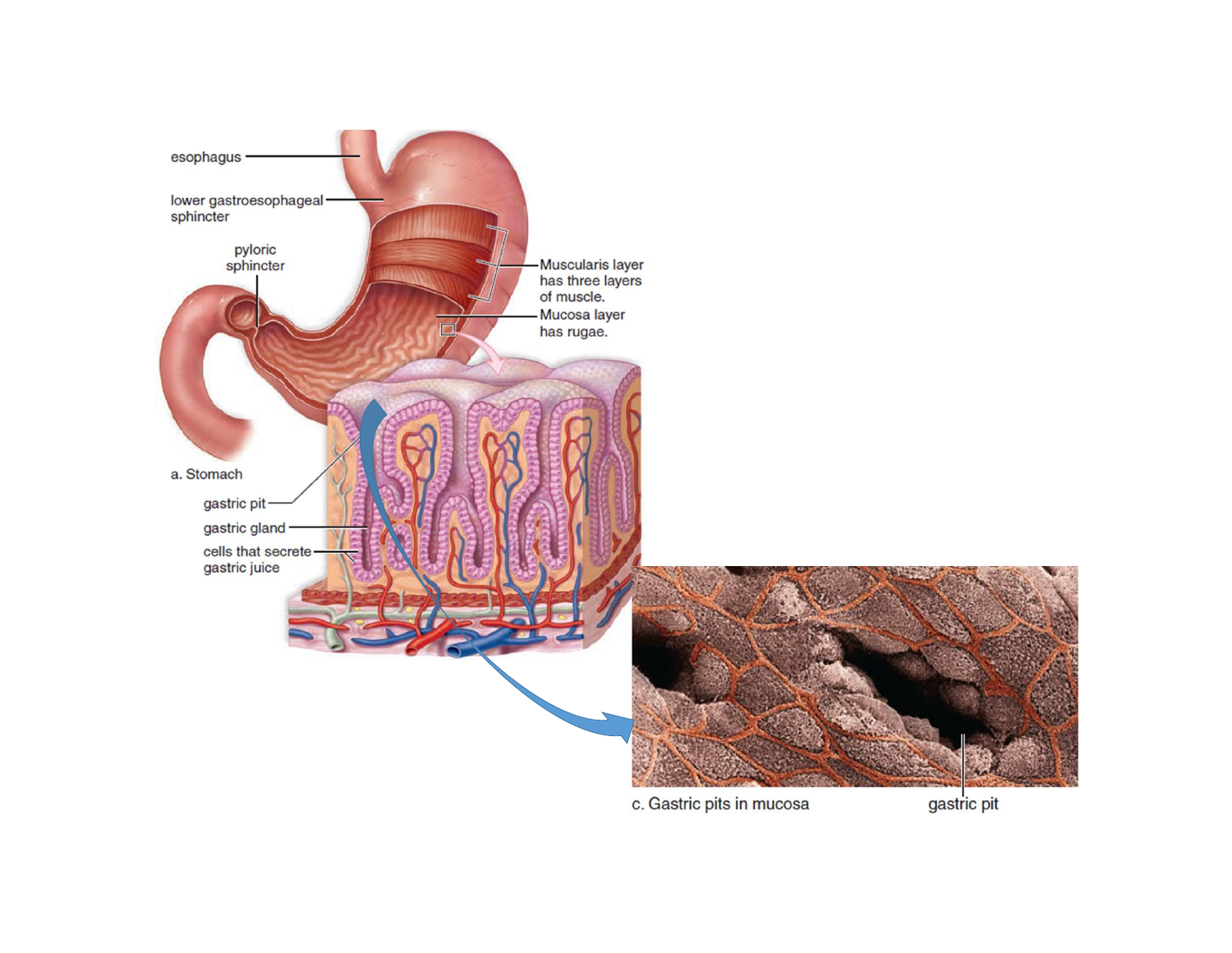- >The <u>oblique layer allows</u> the stomach to stretch and to mechanically break down food into smaller fragments that are mixed with gastric juice. The mucosa of the stomach has deep folds called **rugae**. These disappear as the stomach fills to an approximate capacity of 1 liter.
- $\triangleright$ The mucosa of the stomach has millions of gastric pits, which lead into gastric glands.
- > The gastric glands produce gastric juice. Gastric juice contains an enzyme called pepsin, which digests protein, plus hydrochloric acid (HCl) and mucus.
- $\triangleright$  HCl causes the stomach to be very acidic with a pH of about 2.
- This acidity is beneficial because it kills most bacteria present in food. Although HCl does not digest food, it does break down the connective tissue of meat and activates pepsin.
- Normally, the stomach empties in about 2 to 6 hours.
- >When food leaves the stomach, it is a thick, soupy liquid of partially digested food called chyme.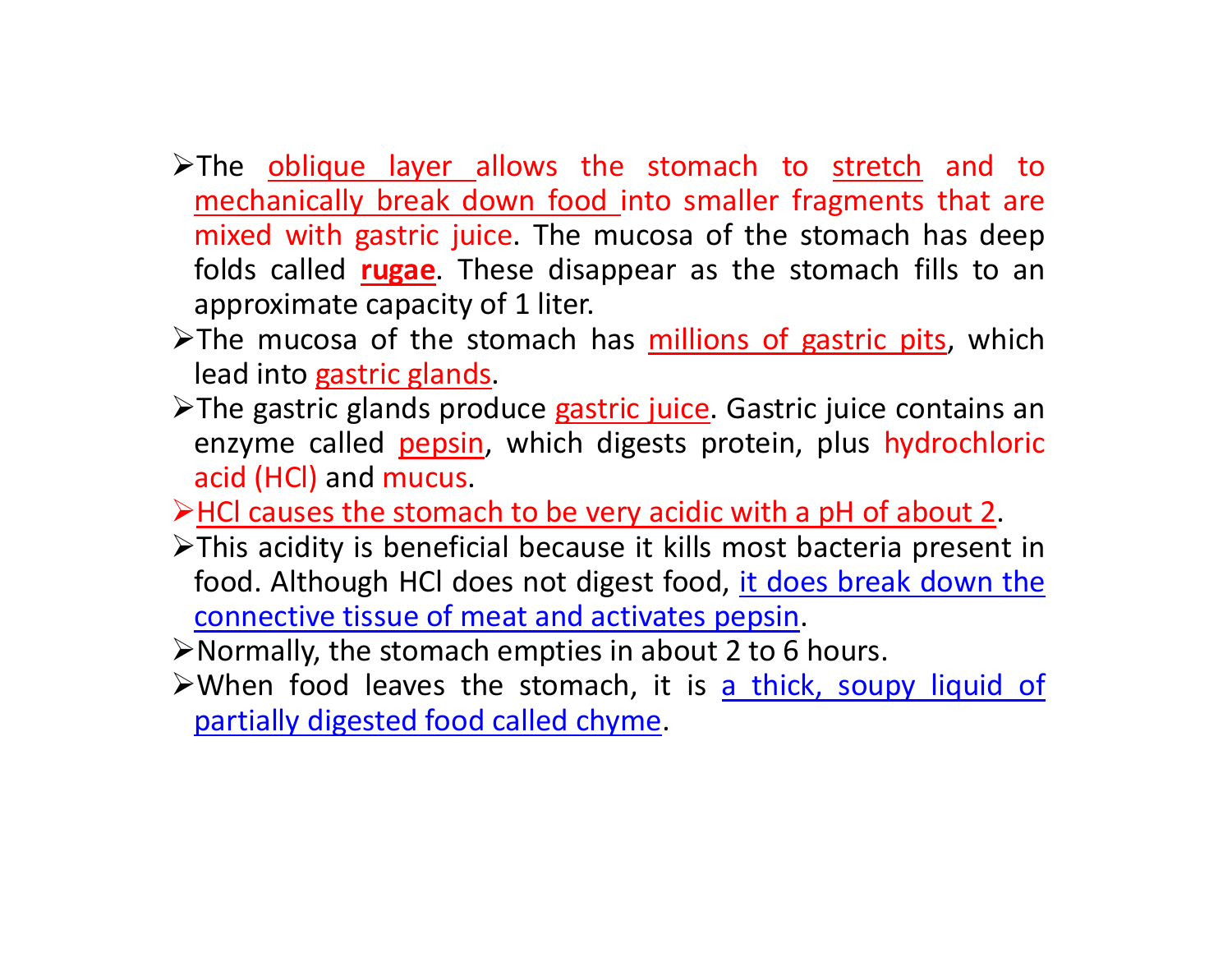- > Chyme's entry into the small intestine is regulated into small amounts entering at intervals.
- Peristaltic waves move the chyme toward the pyloric sphincter, which closes and squeezes most of the chyme back, allowing only <sup>a</sup> small amount to enter the small intestine at one time.

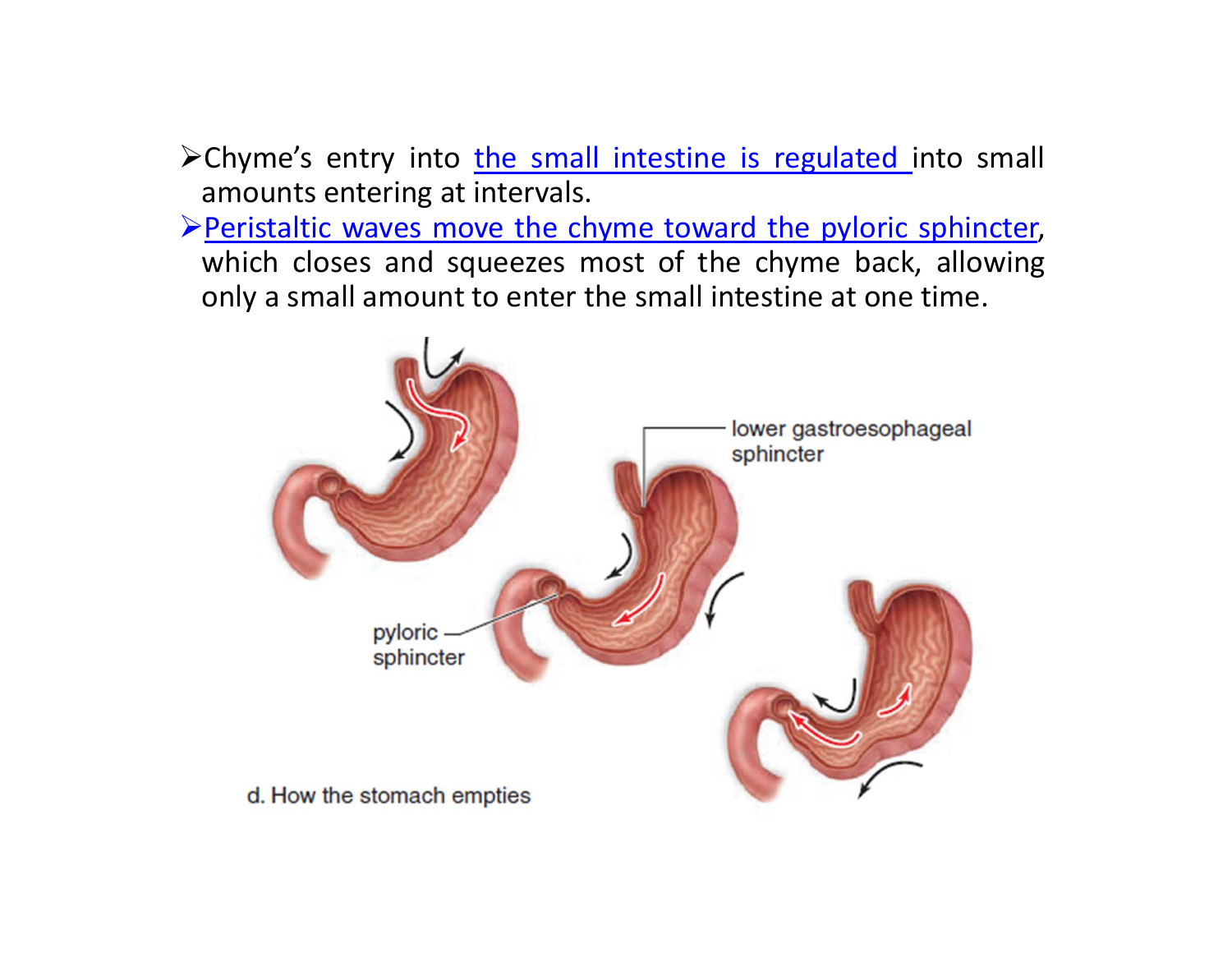#### *The Small Intestine*

- >The small intestine is named for *its small diameter compared* with that of the large intestine.
- The small intestine is very long, averaging about 6 m (18 ft) in length, compared with the large intestine, which is about  $1.5$ m  $(4\frac{1}{2}$  ft) in length.
- >The small intestine contains enzymes to digest all types of foods, primarily carbohydrates, proteins, and fats.

*Digestion gets Completed in the Small Intestine*

- Most of these enzymes are secreted by the pancreas and liver release bile and enter via separate ducts at the *duodenum*.
- Bile emulsifies fat. Emulsification causes fat droplets to disperse in water.
- >After <u>fat is mechanically broken down to fat droplets by bile</u>, it is hydrolyzed to monoglycerides and fatty acids by the enzyme lipase present in pancreatic juice.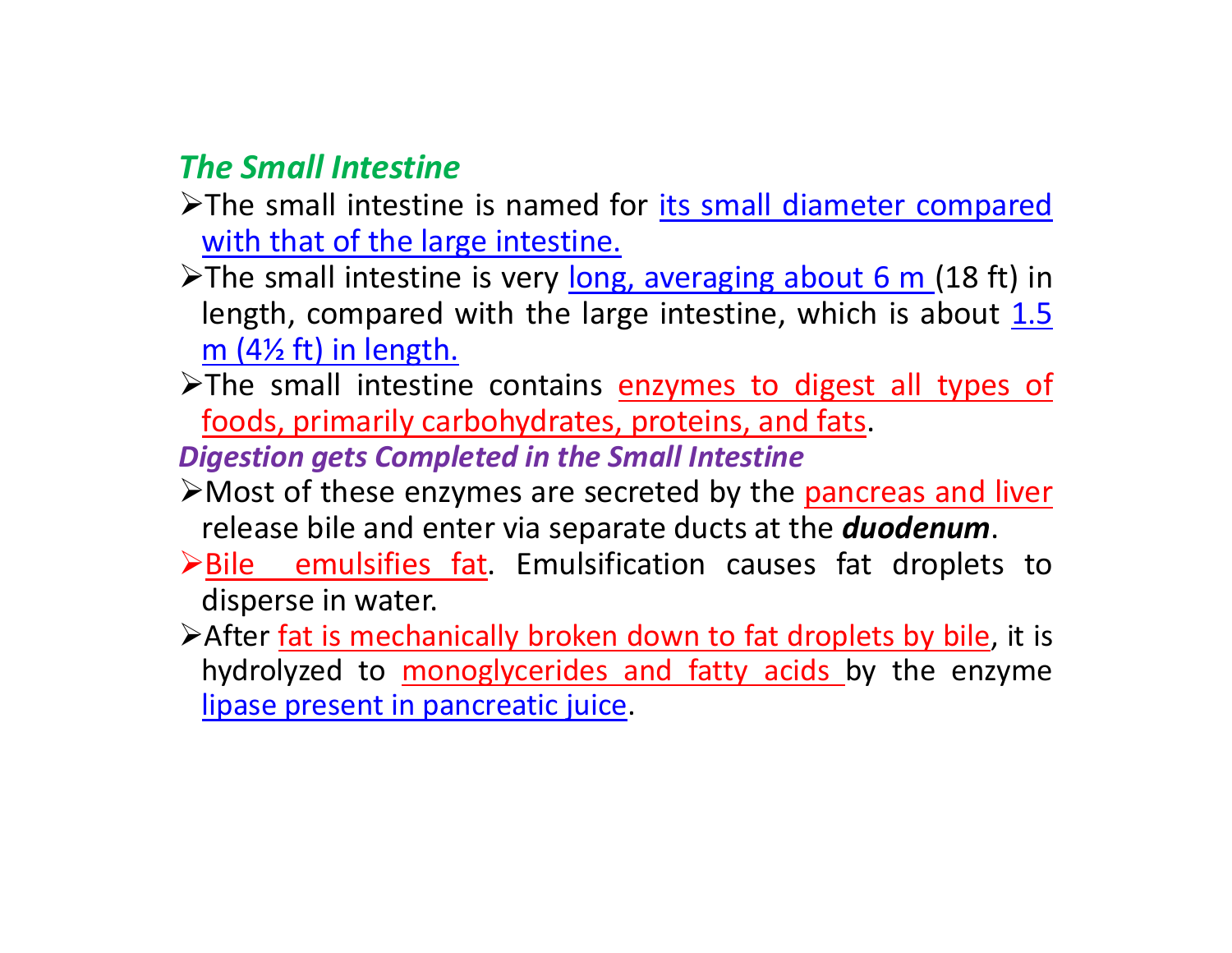- $\triangleright$  Pancreatic amylase begins the digestion of carbohydrates. An intestinal enzyme (maltase)completes the digestion of carbohydrates to glucose.
- > Similarly, pancreatic trypsin begins and intestinal enzymes (trypsin and peptidases) finish the digestion of proteins to amino acids.
- $\triangleright$  The intestine has a slightly basic pH because pancreatic juice contains sodium bicarbonate (NaHCO<sub>3</sub>), which neutralizes chyme.

| Table 8.1                     | <b>Major Digestive Enzymes</b> |                    |                       |                |                                                                |
|-------------------------------|--------------------------------|--------------------|-----------------------|----------------|----------------------------------------------------------------|
| <b>Enzyme</b>                 |                                | <b>Produced By</b> | <b>Site of Action</b> | Optimum pH     | <b>Digestion</b>                                               |
| <b>Carbohydrate Digestion</b> |                                |                    |                       |                |                                                                |
| Salivary amylase              |                                | Salivary glands    | Mouth                 | <b>Neutral</b> | Starch + $H_2O \rightarrow$ maltose                            |
| Pancreatic amylase            |                                | Pancreas           | Small intestine       | <b>Basic</b>   | Starch + $H_2O \rightarrow$ maltose                            |
| Maltase                       |                                | Small intestine    | Small intestine       | <b>Basic</b>   | Maltose + $H_2O \rightarrow$ glucose + glucose                 |
| Lactase                       |                                | Small intestine    | Small intestine       | <b>Basic</b>   | Lactose + $H_2O \rightarrow$ glucose + galactose               |
| <b>Protein Digestion</b>      |                                |                    |                       |                |                                                                |
| Pepsin                        |                                | Gastric glands     | Stomach               | Acidic         | Protein $+ H2O \rightarrow$ peptides                           |
| <b>Trypsin</b>                |                                | <b>Pancreas</b>    | Small intestine       | <b>Basic</b>   | Protein + $H_2O \rightarrow$ peptides                          |
| <b>Peptidases</b>             |                                | Small intestine    | Small intestine       | <b>Basic</b>   | Peptide + $H_2O \rightarrow$ amino acids                       |
| <b>Nucleic Acid Digestion</b> |                                |                    |                       |                |                                                                |
| <b>Nuclease</b>               |                                | Pancreas           | Small intestine       | <b>Basic</b>   | RNA and DNA + $H_2O \rightarrow$ nucleotides                   |
| <b>Nucleosidases</b>          |                                | Small intestine    | Small intestine       | <b>Basic</b>   | Nucleotide + $H_2O \rightarrow$ base + sugar + phosphate       |
| <b>Fat Digestion</b>          |                                |                    |                       |                |                                                                |
| Lipase                        |                                | <b>Pancreas</b>    | Small intestine       | <b>Basic</b>   | Fat droplet $+ H2O \rightarrow$ monoglycerides $+$ fatty acids |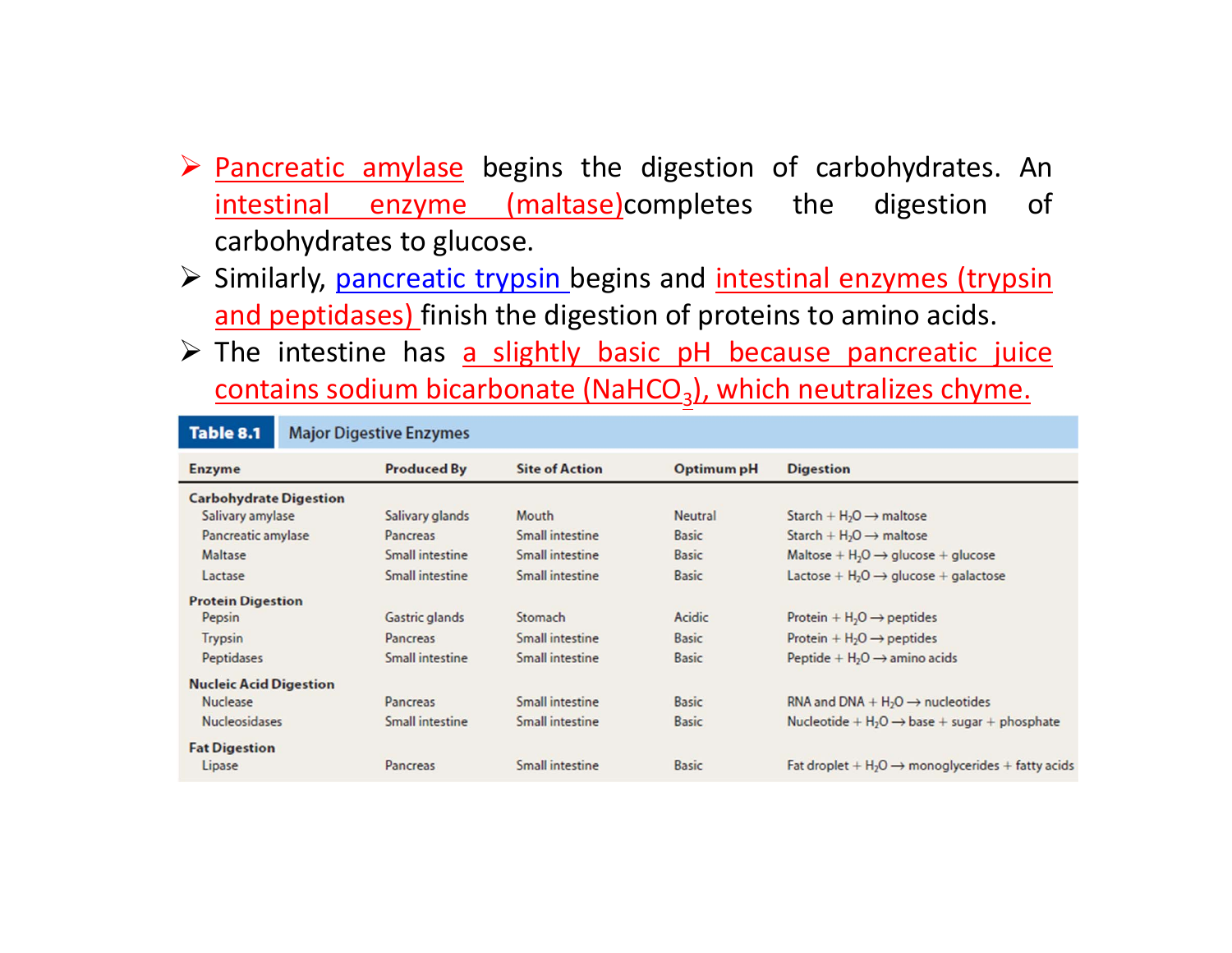### *Nutrients Are Absorbed in the Small Intestine*

- >The wall of the small intestine absorbs glucose, amino acids, fatty acids, and glycerol which are the products of the digestive process.
- The mucosa of the small intestine is modified for absorption and has great surface area approximately that of <sup>a</sup> tennis court which help to absorb more nutrients than a smaller area.
- $\triangleright$ The mucosa of the small intestine contains fingerlike projections called <u>villi,</u> which give the intestinal wall <u>a soft, velvety</u> appearance. A villus has an outer layer of columnar epithelial cells, and each of these cells has thousands of microscopic extensions called microvilli that is known as "brush border" which contain some enzymes which are known as brush border enzymes .
- $\triangleright^*$ Nutrients are absorbed into the vessels of a villus . A villus contains *blood capillaries and a small lymphatic capillary called a* lacteal.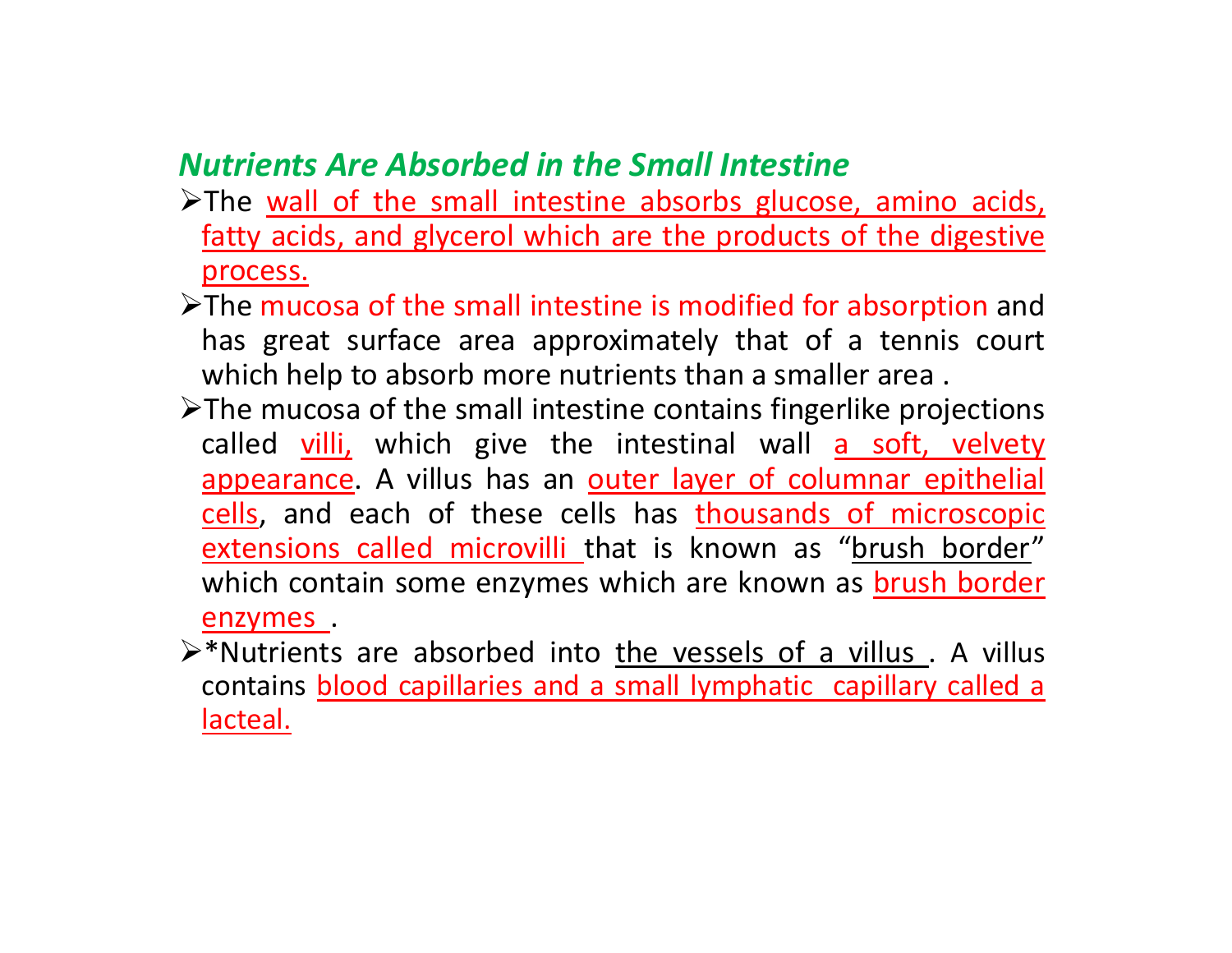- $\triangleright$  Sugars and amino acids enter the blood capillaries of a villus.
- $\triangleright$  Single molecules of glycerol, called monoglycerides, and fatty acids enter the epithelial cells of the villi.
- > Lipoprotein droplets, called chylomicrons, are formed when monoglycerides and fatty acids are rejoined in the villi epithelia cells. <u>Chylomicrons then enter a lacteal.</u>
- $\triangleright$  After nutrients are absorbed, they are eventually carried to all the cells of the body by the bloodstream.